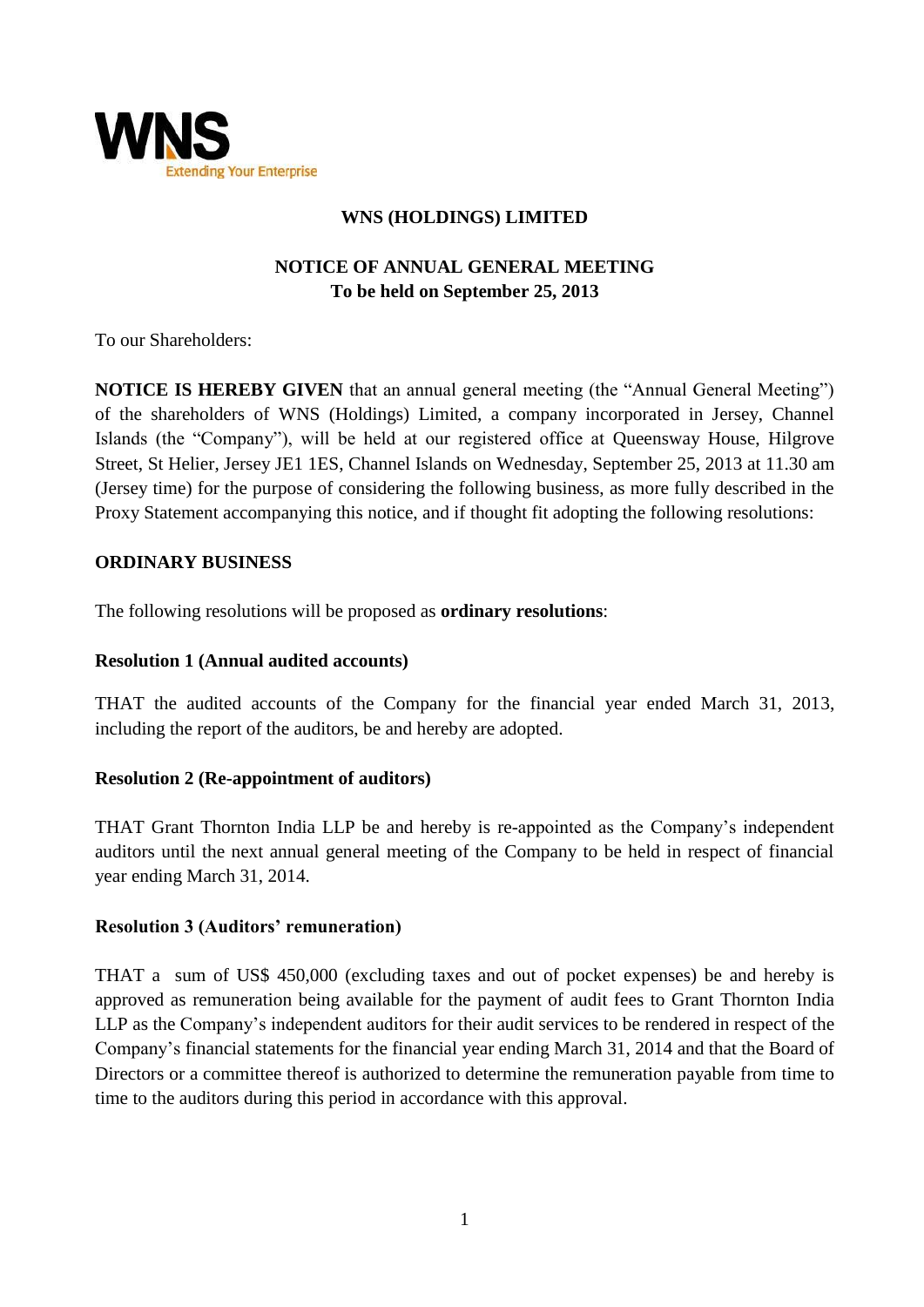### **Resolution 4 (Re-election of Class I Director)**

THAT Sir Anthony A. Greener be and hereby is re-elected to hold office as a Class I Director from the date of the Annual General Meeting.

# **Resolution 5 (Re-election of Class I Director)**

THAT Mr. Richard Bernays be and hereby is re-elected to hold office as a Class I Director from the date of the Annual General Meeting.

### **Resolution 6 (Re-election of Class I Director)**

THAT Mr. Adrian T. Dillon be and hereby is re-elected to hold office as a Class I Director from the date of the Annual General Meeting.

# **Resolution 7 (Approval of Directors' remuneration for the period from the Annual General Meeting until the next annual general meeting of the Company to be held in respect of the financial year ending March 31, 2014)**

THAT:

- (a) an aggregate sum of US\$ 3 million be and hereby is approved as being available for the payment of remuneration and other benefits (excluding any charges incurred in connection with exercising issued and outstanding awards and any costs related to making of awards of options and restricted share units referred to in (b) below) to the Directors of the Company, to be applied as the Directors may decide in their discretion, for the period from the Annual General Meeting until the next annual general meeting of the Company to be held in respect of the financial year ending March 31, 2014 in accordance with the Company's compensation objectives and assessment process set out in the section "Compensation Discussion and Analysis" as disclosed in the accompanying Proxy Statement; and
- (b) as a further part of the Directors' remuneration, the making of awards of options and restricted share units ("Awards") under the Second Amended and Restated 2006 Incentive Award Plan (as so amended and restated) (the "Plan") to Directors by the Board of Directors or a committee thereof in its discretion for the period from the Annual General Meeting until the next annual general meeting of the Company to be held in respect of the financial year ending March 31, 2014 be and hereby is approved, provided that the maximum aggregate number of ordinary shares in the capital of the Company that may be issued or transferred pursuant to any Awards made or to be made to the Directors pursuant to the Plan is limited to the maximum number of ordinary shares available for such purpose under the said Plan.

# **SPECIAL BUSINESS**

The following resolution will be proposed as an Ordinary resolution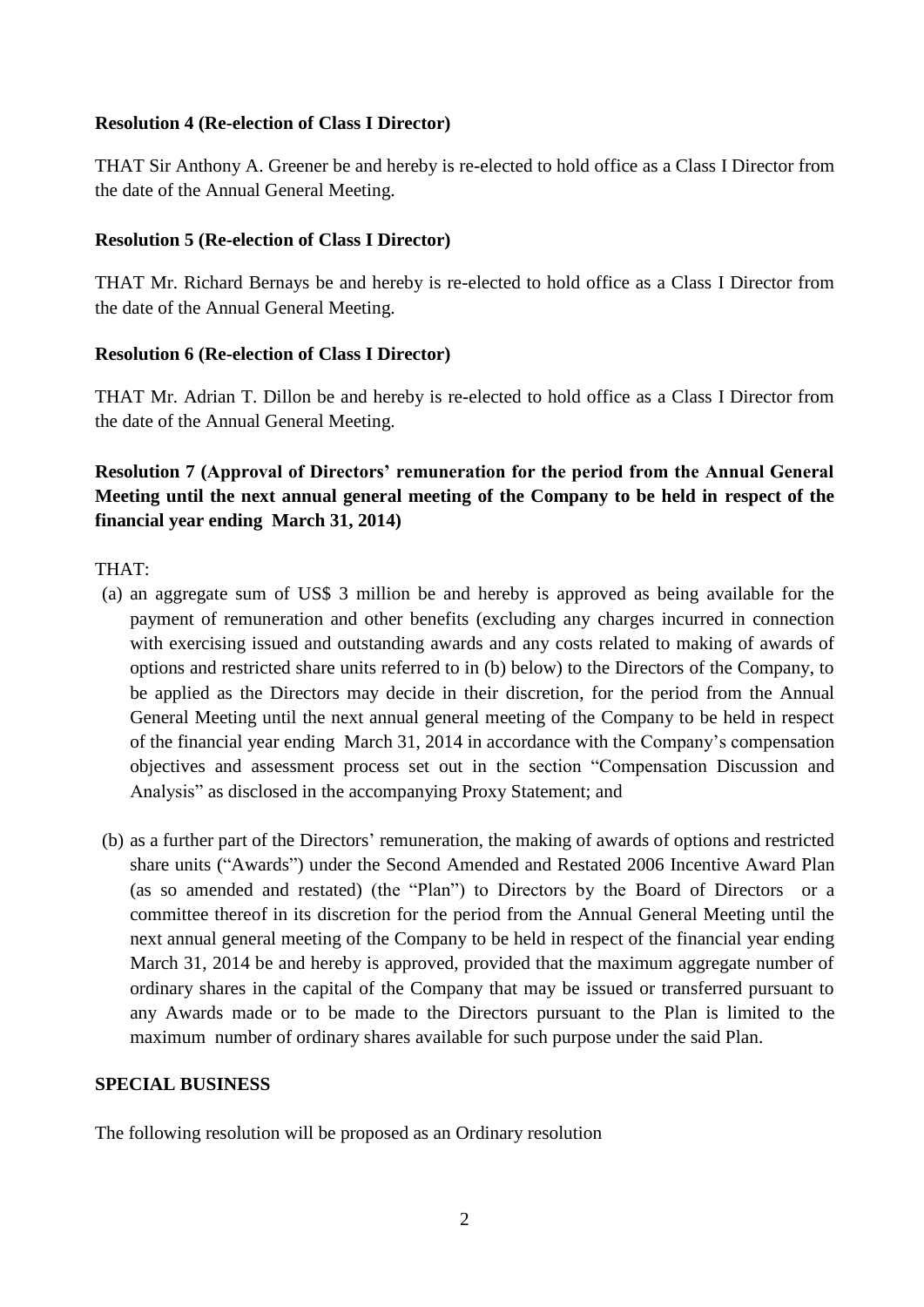**Resolution 8 (increase in the ordinary shares/American Depositary Shares ("ADSs") available for grant under the Plan by 2.4 million ordinary shares/ADSs and adoption of the Company's Third Amended and Restated 2006 Incentive Award Plan to reflect such increase)** 

THAT, the increase in the ordinary shares/ADSs available for grant under the Plan by 2.4 million ordinary shares/ADSs and the Company's Third Amended and Restated 2006 Incentive Award Plan, substantially in the form set out in Appendix A to the accompanying Proxy Statement, to reflect such increase be approved and adopted.

DATED: August 23, 2013

BY ORDER OF THE BOARD

**Computershare Company Secretarial Services (Jersey) Limited** Company Secretary

**Registered Office**:

Queensway House, Hilgrove Street, St Helier, Jersey JE1 1ES, Channel Islands

#### **NOTES**:

- 1. The Board of Directors has fixed the close of business on August 22, 2013 as the record date for determining those persons whose names appear on our Register of Members as holders of our ordinary shares (collectively, our "Shareholders") who will be entitled to receive copies of this Notice of Annual General Meeting, the accompanying Form of Proxy, Proxy Statement and the notice of availability of the Company's annual report on Form 20-F for the financial year ended March 31, 2013 (the "Annual Report").
- 2. A Shareholder entitled to attend and vote at the Annual General Meeting is entitled to appoint a proxy or proxies to attend the Annual General Meeting and to vote on his behalf. A proxy need not be a Shareholder. A Form of Proxy, which should be completed in accordance with the instructions printed thereon, is enclosed with this document. The appointment of a proxy will not prevent a Shareholder from subsequently attending and voting at the Annual General Meeting in person.
- 3. To be valid, the instrument appointing a proxy or proxies, and any power of attorney or other authority (e.g. board minutes) under which it is signed (or a notarially certified copy of any such power or authority), must be deposited at our registered office at Queensway House, Hilgrove Street, St Helier, Jersey JE1 1ES, Channel Islands (Attn: Computershare Company Secretarial Services (Jersey) Limited) not less than 48 hours before the time appointed for the holding of the Annual General Meeting or any adjournment thereof or for the taking of a poll at which the proxy proposes to vote.
- 4. A proxy may be revoked by: (i) giving the Company notice in writing deposited at our registered office at Queensway House, Hilgrove Street, St Helier, Jersey JE1 1ES, Channel Islands (Attn: Computershare Company Secretarial Services (Jersey) Limited) before the commencement of the Annual General Meeting or any adjournment thereof or for the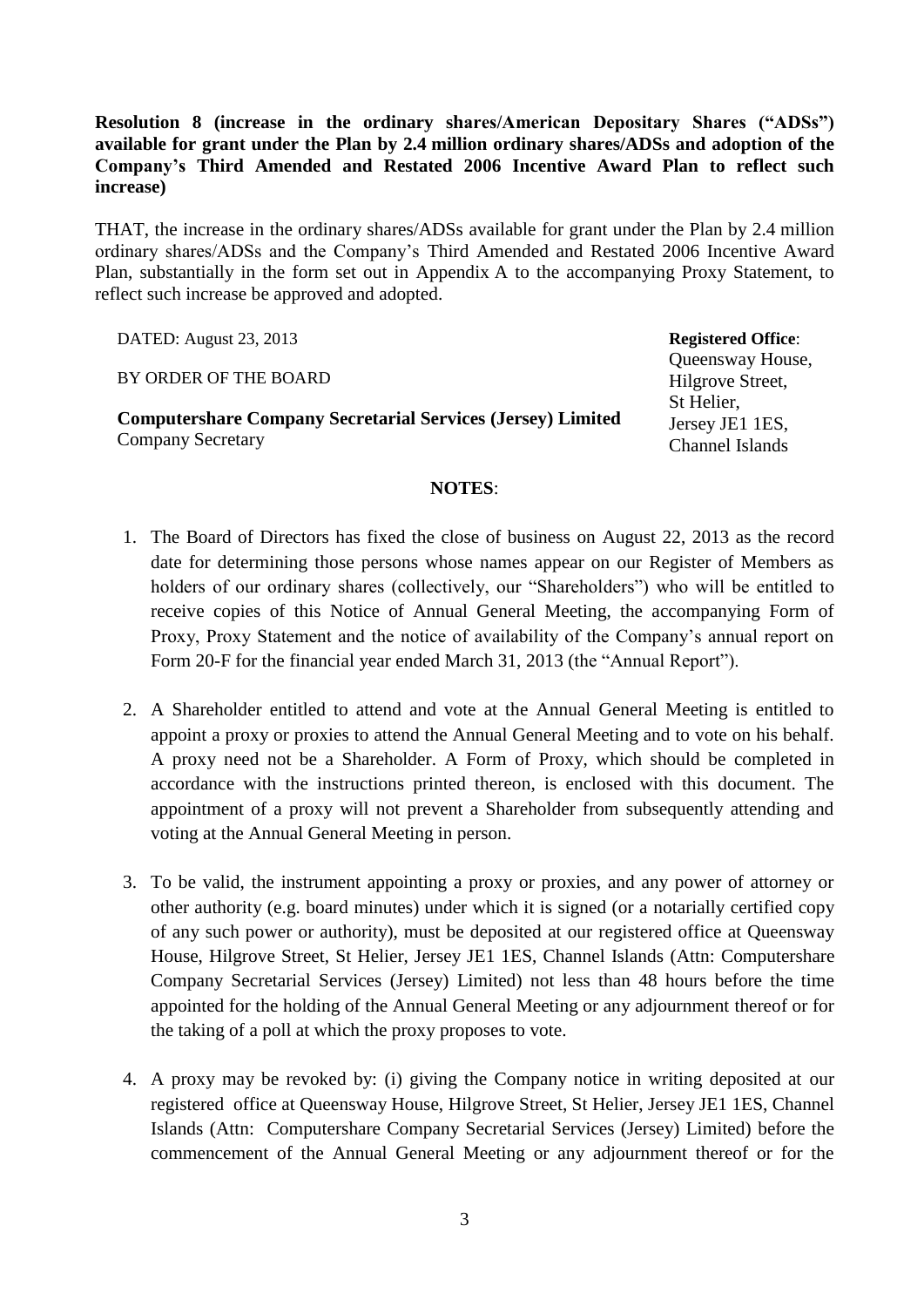taking of a poll at which the proxy proposes to vote; (ii) depositing a new Form of Proxy with the Company Secretary before the commencement of the Annual General Meeting or any adjournment thereof or for the taking of a poll at which the proxy proposes to vote (although it should be noted that the new Form of Proxy will only be a valid proxy, as opposed to being capable of revoking an earlier Form of Proxy, if deposited not less than 48 hours before the time appointed for the Annual General Meeting or any adjournment thereof or for the taking of a poll at which the proxy proposes to vote); or (iii) attending in person and voting on a poll.

- 5. A body corporate which is a Shareholder entitled to attend and vote at the Annual General Meeting may authorize a person to act as its representative at the Annual General Meeting in respect of all or a particular number of the shares held by the Shareholder. A body corporate which is a Shareholder may appoint more than one person to act as its representative. If a body corporate which is a Shareholder appoints more than one person to act as its representative, each resolution (and each instrument of appointment) shall specify the number of shares held by the Shareholder for which the relevant person is appointed its representative. For the avoidance of doubt, a body corporate which is a Shareholder may appoint (in addition to the representatives (if any) appointed by it) any number of persons to act as its proxy at the Annual General Meeting in respect of all or a particular number of the shares held by the Shareholder. A person duly authorized to act as a representative of a body corporate which is a Shareholder shall be entitled to exercise on behalf of the Shareholder the same powers (in respect of the number of shares held by the Shareholder for which the relevant person is appointed its representative) as the Shareholder could exercise. If a Shareholder which is a body corporate appoints more than one representative (but subject to the voting instructions (if any) given by the Shareholder), no representative need cast all the votes used by him in respect of any resolution in the same way as any other representative or any proxy appointed by the Shareholder.
- 6. If the Annual General Meeting is adjourned for lack of a quorum, the adjourned meeting will be held at 11.30 am (Jersey time) on October 2, 2013 at Queensway House, Hilgrove Street, St Helier, Jersey JE1 1ES, Channel Islands. Under the Company's Articles of Association, the quorum for the holding of general meetings is not less than two Shareholders present in person or by proxy and holding ordinary shares conferring not less than one-third of the total voting rights of all the Shareholders entitled to vote at the meeting.
- 7. A copy of the Annual Report is available for inspection at the Company's registered office. In addition, Shareholders will be provided with a copy of the Annual Report, free of charge, upon request by contacting the Company Secretary, Computershare Company Secretarial Services (Jersey) Limited, of Queensway House, Hilgrove Street, St Helier, Jersey JE1 1ES, Channel Islands (attention: Thomas Loader, telephone: +44 (0)1534 281 813) or ronald.dmello@wns.com, attention Ronald D'Mello. Shareholders may also access a copy of the Annual Report on the Company's website at [www.wns.com.](http://www.wns.com/)